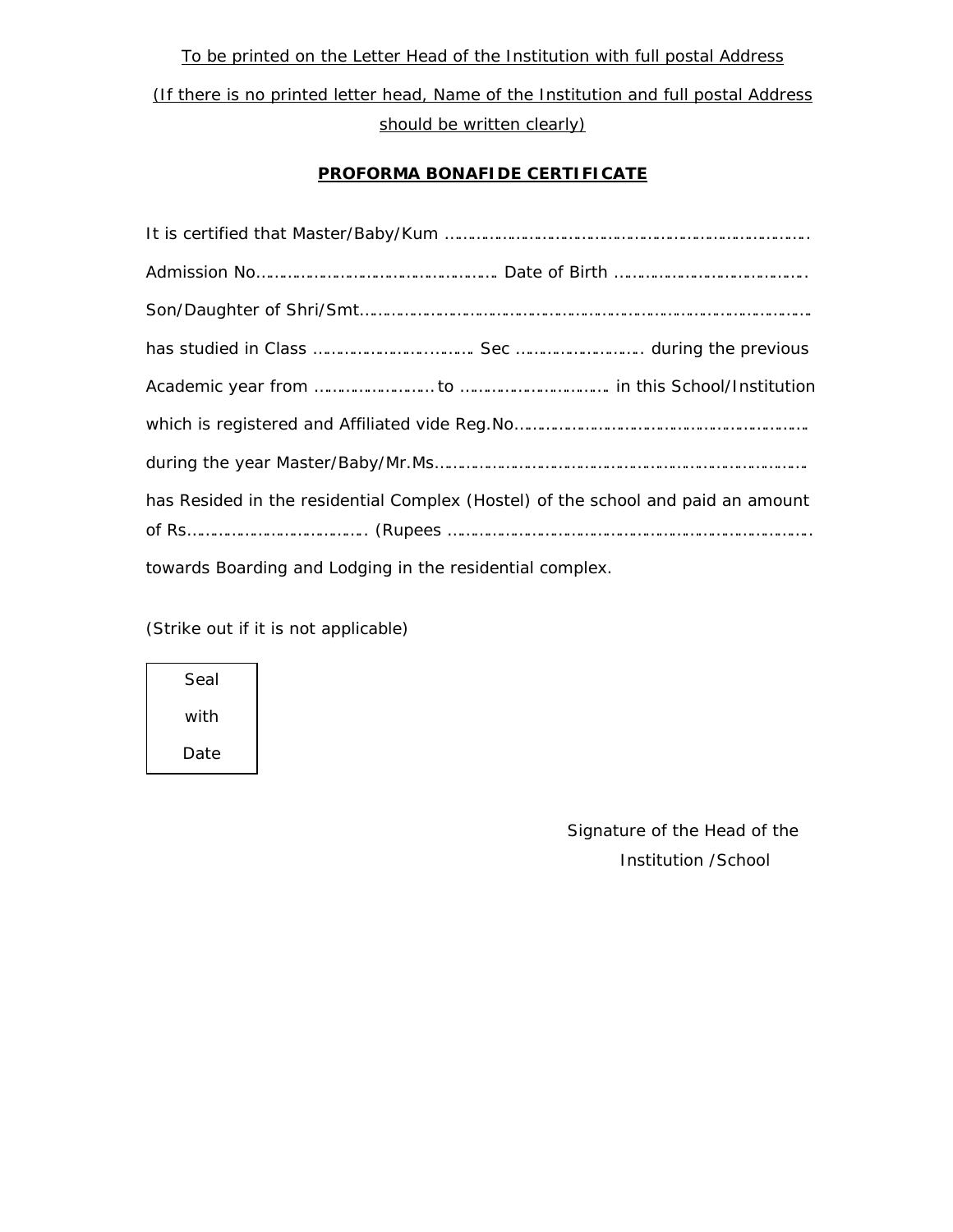# **APPLICATION FOR CHILDREN EDUCTION ALLOWANCE (CEA)/ HOSTEL SUBSIDY(HS)**

(As per RBE No.147/2017 and PCPO/SC's Serial Circular No.185/2017)

| 01 | Name of the Employee:      |                         |                            |
|----|----------------------------|-------------------------|----------------------------|
| 02 | Designation of the         |                         |                            |
|    | Employee:                  |                         |                            |
| 03 | Employee Number:           |                         |                            |
| 04 | Tkt.No/Pay Bill Unit No:   |                         |                            |
| 05 | PARTICULARS OF             | CHILD-1                 | CHILD-2                    |
|    | CHILDREN                   |                         |                            |
|    | Name of the Student        |                         |                            |
|    | Date of Birth              |                         |                            |
|    | Class (STD)                |                         |                            |
|    | Academic Year              |                         |                            |
|    | Name of the School         |                         |                            |
|    | Address                    |                         |                            |
|    |                            |                         |                            |
|    |                            |                         |                            |
|    |                            |                         |                            |
| 06 | Name of Claim              | Education Allowance     | <b>Education Allowance</b> |
|    | (i) Tick whichever is      |                         |                            |
|    | applicable                 | <b>Hostel Subsidy</b>   | <b>Hostel Subsidy</b>      |
|    | (ii) For disable child,    |                         |                            |
|    | Proof of Percentage of     | <b>Disabled Child</b>   | <b>Disabled Child</b>      |
|    | disability should be       |                         |                            |
|    | enclosed                   |                         |                            |
| 07 | Whether Bonafide           |                         |                            |
|    | Certificate from School is | <b>YES</b><br><b>NO</b> | <b>YES</b><br><b>NO</b>    |
|    | enclosed                   |                         |                            |
| 08 | Hostel Subsidy:            |                         |                            |
|    | <b>Whether Bonafide</b>    | <b>YES</b><br><b>NO</b> | <b>YES</b><br><b>NO</b>    |
|    | Certificate from School    |                         |                            |
|    | mentioning the amount      |                         |                            |
|    | of expenditure is          |                         |                            |
|    | enclosed                   |                         |                            |
| 09 | Claim in Rs.               |                         |                            |